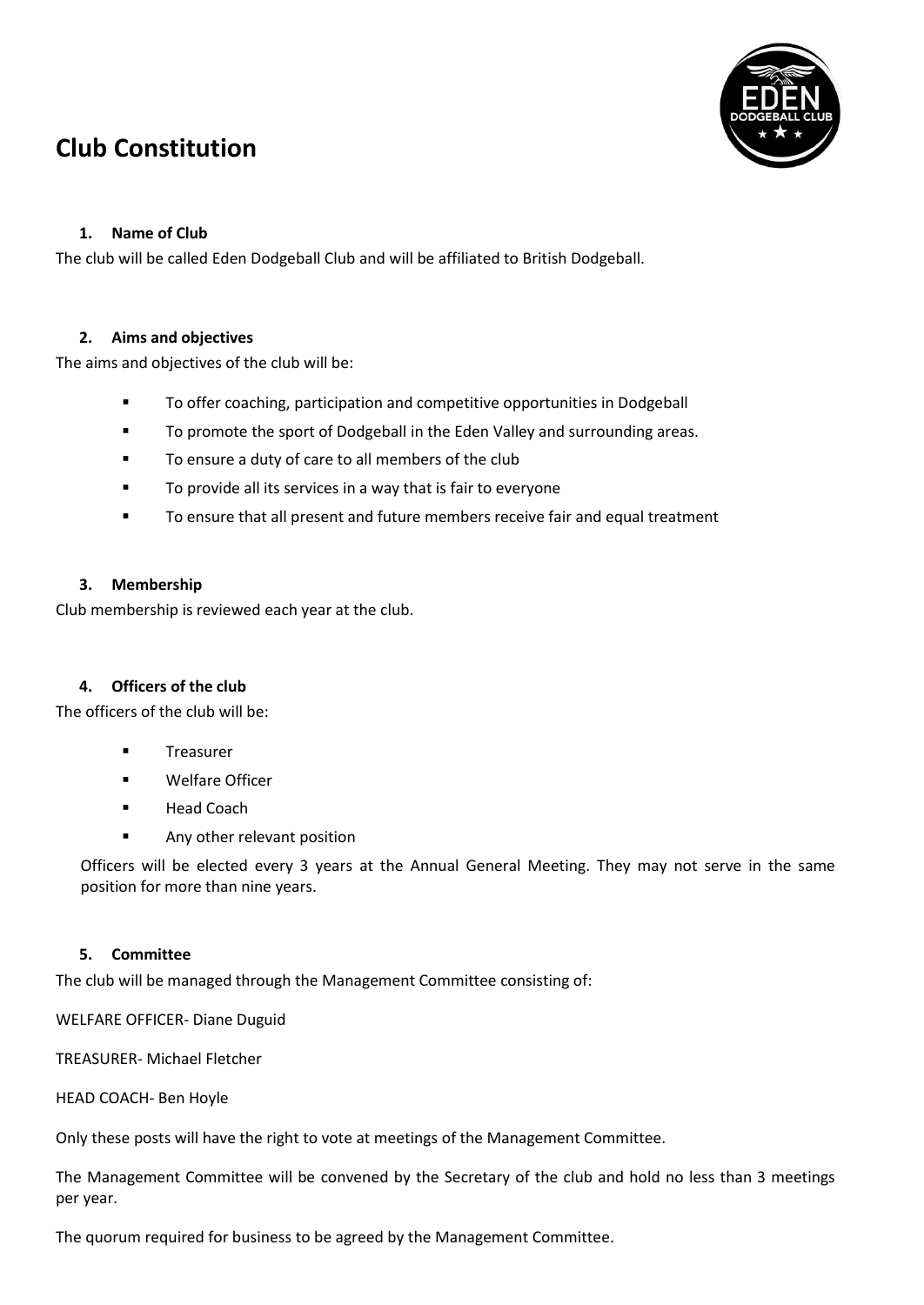The Management Committee will be responsible for adopting new policy, codes of conduct and rules that affect the organisation of the club.

The Management Committee will have powers to appoint sub-committees as necessary and appoint advisers to the Management Committee as necessary to fulfil its business.

The Management Committee will be responsible for disciplinary hearings of members who infringe the club rules/regulations/constitution. The Management Committee will be responsible for taking any action of suspension or discipline following such hearings.

## **6. Finance**

All club monies will be banked in an account held in the name Eden Dodgeball Club.

The Treasurer will be responsible for the finances of the club.

The financial year of the club will end on the  $31<sup>st</sup>$  March

An audited statement of annual accounts will be presented by the Treasurer at the Annual General Meeting.

Any cheques drawn against club funds should hold the signatures from any 1 of the signatories

### **7. Annual general meetings**

Notice of the Annual General Meeting (AGM) will be given by the Club Secretary. Not less than 21 clear days' notice to be given to all members.

The AGM will receive a report from officers of the Management Committee and a statement of the audited accounts.

Nominations for officers of the Management Committee will be sent to the Secretary prior to the AGM.

Elections of officers are to take place at the AGM.

All active members have the right to vote at the AGM.

The Management Committee has the right to call Extraordinary General Meetings (EGMs) outside the AGM. Procedures for EGM's will be the same as for the AGM.

### **8. Discipline and appeals**

All complaints regarding the behaviour of members should be submitted in writing to the Chairman.

The Management Committee will meet to hear complaints within *21* days of a complaint being lodged. The committee has the power to take appropriate disciplinary action including the termination of membership.

The outcome of a disciplinary hearing should be notified in writing to the person who lodged the complaint and the member against whom the complaint was made within **21** *days* of the hearing.

There will be the right of appeal to the Management Committee following disciplinary action being announced. The committee should consider the appeal within *21* days of the Secretary receiving the appeal.